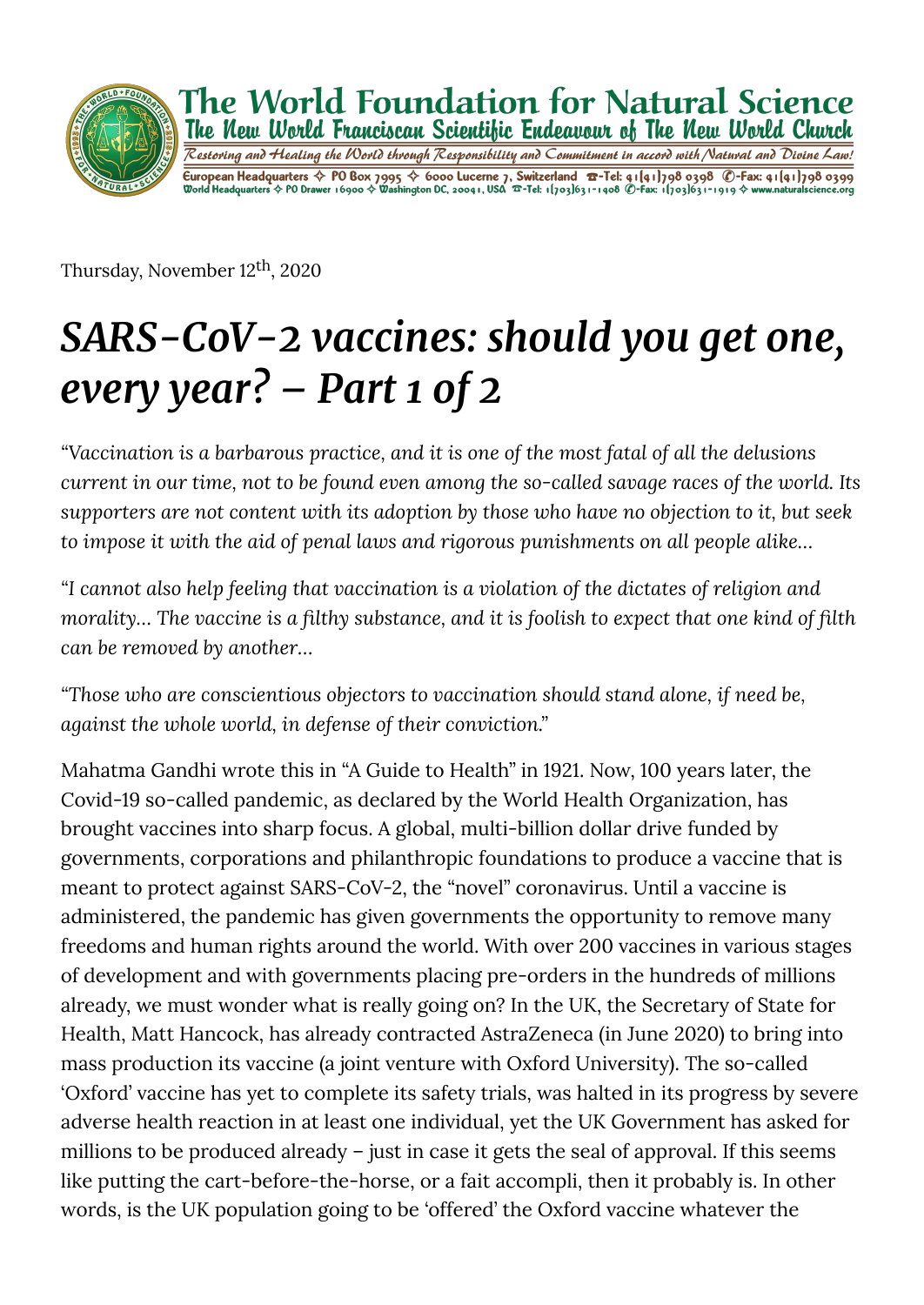outcome of its trials? This appears to be the case because Birmingham was told to prepare for mass vaccinations by early November 2020, though at time of writing this is looking more like late December–early 2021. It is to receive two vaccines: "Ambush" and "Triumph" (the names given to the UCL and Oxford vaccines). Some 800,000 people are expected to be vaccinated en masse. $^{1)}$  Makers of the Oxford vaccine anticipate every adult in the UK could be vaccinated by Easter 2021.  $^{2)}$ 

Governments regularly rubber stamp vaccine approval irrespective of trial results. In the world of so-called pandemics, such as the H1N1 (swine flu) outbreak in 2009, many governments were forced to buy up billions of vaccines in the event of a pandemic because they had agreed sleeper contracts wherein in the event of a pandemic being called – by the World Health Organization – those governments with contracts had to honour them, no matter what. **The result of the H1N1 pandemic in the UK was the Government having to pay out £60 million of taxpayer money in compensation for GlaxoSmithKline's Pandremix vaccine injuries that caused narcolepsy and cataplexy in 60 children**<sup>3)</sup>. Other nations were affected. Swedish children were also injured from the same vaccine (three times the rate of narcolepsy was found among those children vaccinated than those unvaccinated with Pandremix $^{\rm 4)}$  and it is reported that despite knowing of the side effects, the Irish Government rolled out GSK's Pandremix and granted GSK immunity from prosecution. $^{5)}$  It has taken 10 years for the Irish Government to pay out after lawsuits and it is expected the costs could amount to 4m euros. $^{6)}$  The take up of the GSK vaccine in Germany was low and great doubts about its safety were already raised in 2009. It appears the vaccine was not licensed in Germany or Switzerland. 7)

The cost of compensation – which the UK and US governments 'offer' to those damaged by vaccines – falls therefore on the taxpayer. There is more than enough evidence to show this is the case – **that vaccines do cause harm to otherwise healthy individuals**. 8) Despite this, the Covid-19 vaccine arms race is running wild throughout the world. Russia claim to have succeeded. China is already vaccinating its 'key workers' and the military; a nasal spray vaccine is also in development. As a nasal spray, there is opportunity for other vaccines, such as the in�uenza vaccine to piggyback off the Covid-19 vaccine.<sup>9)</sup> In America, President Trump had demanded a vaccine be available at "warp speed", that is, produced at record pace, and before the Presidential elections in November 2020. This did not materialise but it seems vaccines may become available around December. **Vaccines normally take 10-15 years to be produced. The Covid-19 vaccines are being rushed through in just one year-to-18 months.** Why the rush is not clear. Has vaccination become a political issue rather than a health one? Dr Anthony Fauci, a member of the US Government Covid Taskforce is the face of the pro-vaccine campaign in the US. Yet as a government official, he is leading the development of the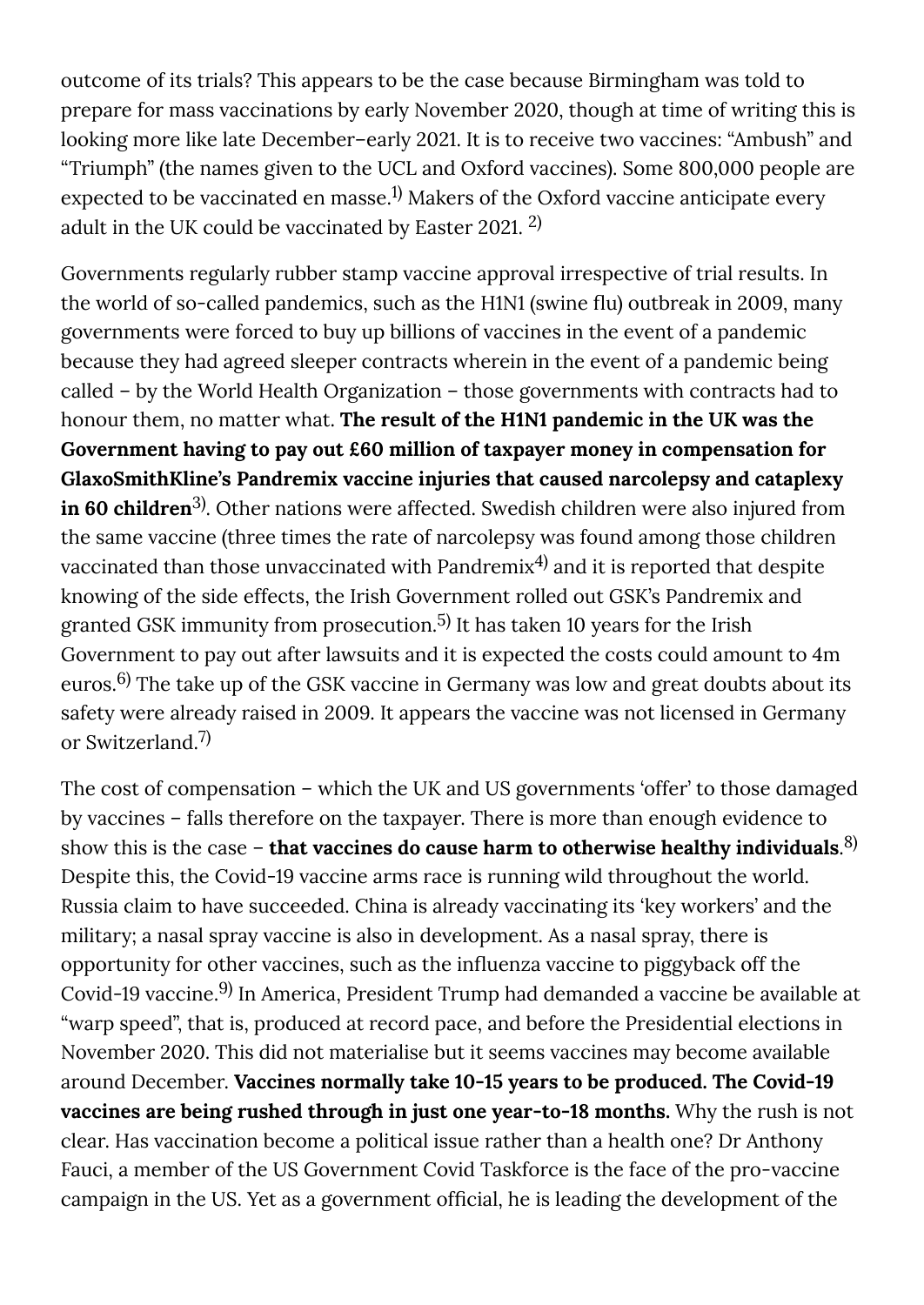Moderna mRNA Covid vaccine, partly funded by the Gates Foundation<sup>10)</sup>. The line between government and corporation in the United States (and in the UK) has become very murky.

# **Side effects without responsibility**

What's even more odd at least in the UK was the announcement that the Government are expecting to promote an "unlicensed" vaccine. What this implies is that a Covid-19 vaccine will be administered to the UK without actual Government approval. To quote the BBC from 28 August 2020<sup>11)</sup>.

"There are also plans to strengthen the Medicines and Healthcare products Regulatory Agency (MHRA)'s powers to roll out an unlicensed vaccine rapidly if one becomes available before the new year.

In addition… to amend the Human Medicine Regulations 2012 … to protect companies that manufacture and distribute the vaccine, should it cause any harm. This is to prevent them from bearing the risk caused by decisions made by government to roll out unlicensed vaccines, in order to protect the health of the public."

This does not make any sense! The goal, according to the BBC, is to roll out unlicensed vaccines and to protect the companies who made them from prosecution in case something goes wrong, like side effects that cause harm! Yet this is done "in order to protect the health of the public." An unlicensed product, should it cause harm, may actually only protect the Government – who could say: we didn't give it approval i.e. a license, so you can't blame us! **If a license is granted, then it must have demonstrated its safety. Then if harm is caused, someone must be liable.** It's like being in a car accident with a driverless car. It's hard to claim against an insurer when there isn't a driver! Do you seek compensation from the manufacturer, the passengers, the government?

If this is the case in the UK, rest assured this is the case elsewhere. $^{12)}$  The WHO has already – under the influence of Bill Gates – insisted that pharmaceuticals are immune from prosecution globally, wherever they roll out their vaccination programme especially with mRNA vaccines. Will unlicensed mRNA vaccines be unleashed everywhere?

Research is on-going in how to convince people to take untested and potentially very dangerous unlicensed (or indeed licensed) vaccinations. $^{13)}$  This is a dangerous situation. Over the last year or two there have been concerted efforts to label those who question the safety and effectiveness of vaccination as, according to the UK Prime Minister Boris Johnson, "nutjobs"<sup>14)</sup>. **Yet, is it not a human right to question what is good for our bodies and to reject that which is not?** Even the WHO admits vaccines cause outbreaks of disease that it is meant to eradicate.<sup>15)</sup> With all of the above taken into consideration,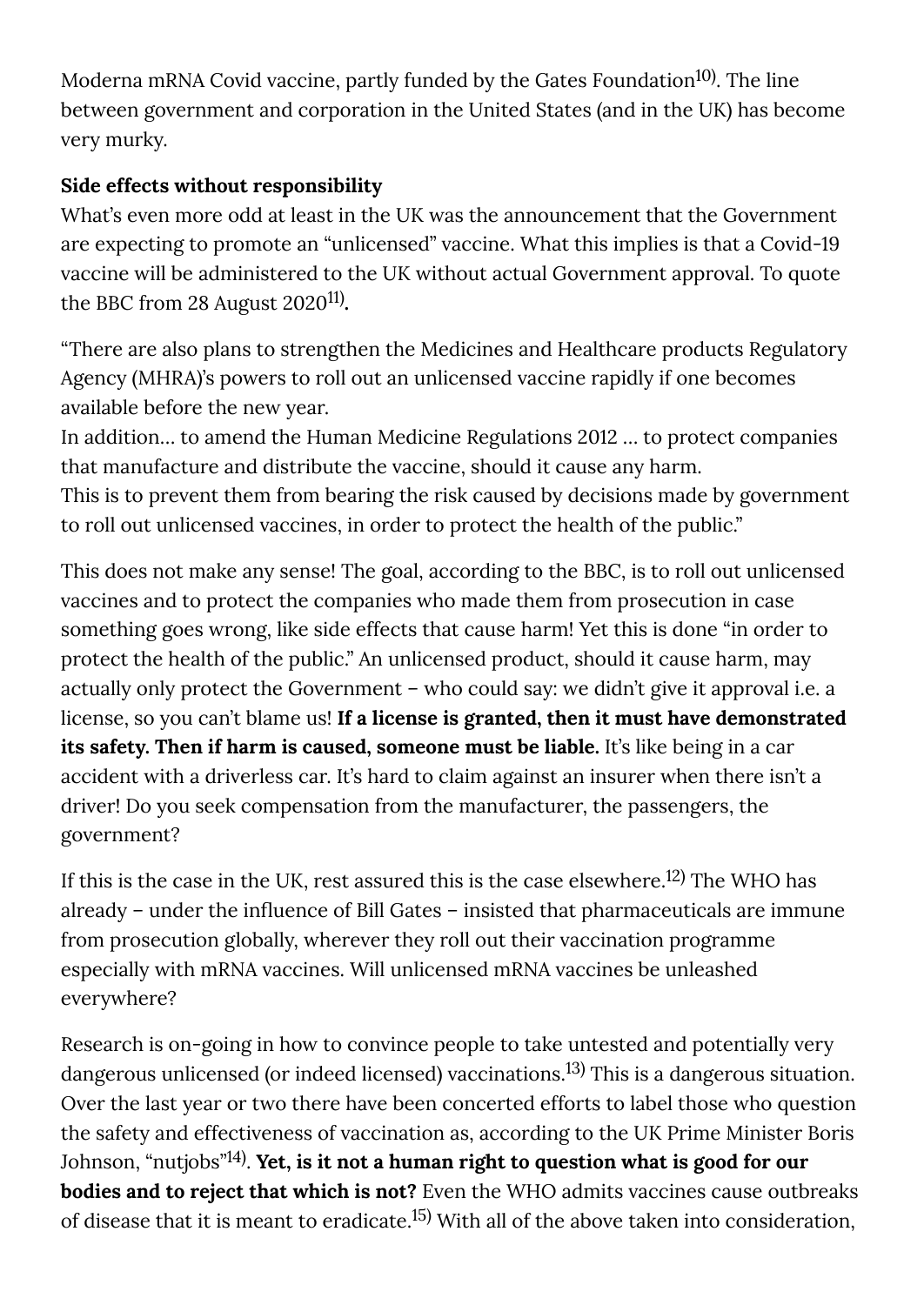is it really the case that vaccines are the only solution to pandemics? Read The World Foundation for Natural Science  $\frac{\text{article}}{\text{a}}$  on exactly this topic. $^{16)}$  Let us now look at the specifics of RNA vaccines.



#### **RNA: ribonucleic acid and us**

Let us return to the point of the article and that is the 'new' type of vaccine being proposed, the RNA (ribonucleic acid) changing vaccine. Traditional vaccines contain a whole host of inert and active strains of viruses, and many other unpleasant ingredients. The concept behind the vaccine is that the inert viruses need to be switched on for your body to develop antibodies and hence immunity to the virus you are being vaccinated against. However, the switch or adjuvants are themselves unhealthy: thimerosal (mercury) and aluminum hydroxide, as well as many more. Heavy metals are of themselves toxins and can have a damaging effect on the immune system by weakening gut flora or even poisoning the gut, causing issues with perception to point of the most severely affected not progressing in their development or even falling into a 'dark hole' where communication outside that darkness seems close to impossible. I am referring to autism. $^{17)}$  Not everyone is harmed to that extent because everyone's immune systems are at different strengths and stages of development. **Children are most injured from such vaccines, especially toddlers.**

**RNA vaccines are very different in that the active goal of the vaccine, rather than inject a virus into you, is to change your DNA through gene edited RNA that makes your body produce a protein that is meant to defend against a virus, in this case Covid-19.** Alterations to RNA that are done in a laboratory have hazardous results. Research and outcomes from genetic engineering over the last 40 years demonstrate this clearly. 18)

What is DNA? These are the very basic building blocks for instructing our bodies to function. RNA is a specialised form of DNA, that sends messages to DNA telling it what proteins to form. It was thought that by controlling DNA, we can control life because life fatalistically gives you the DNA you have, and you are stuck with it. This dogmatic thinking, promoting the Darwinian view of survival of the fittest DNA, is wrong. Yes, we need fit DNA but our bodies are more influenced by what is around us. Our environment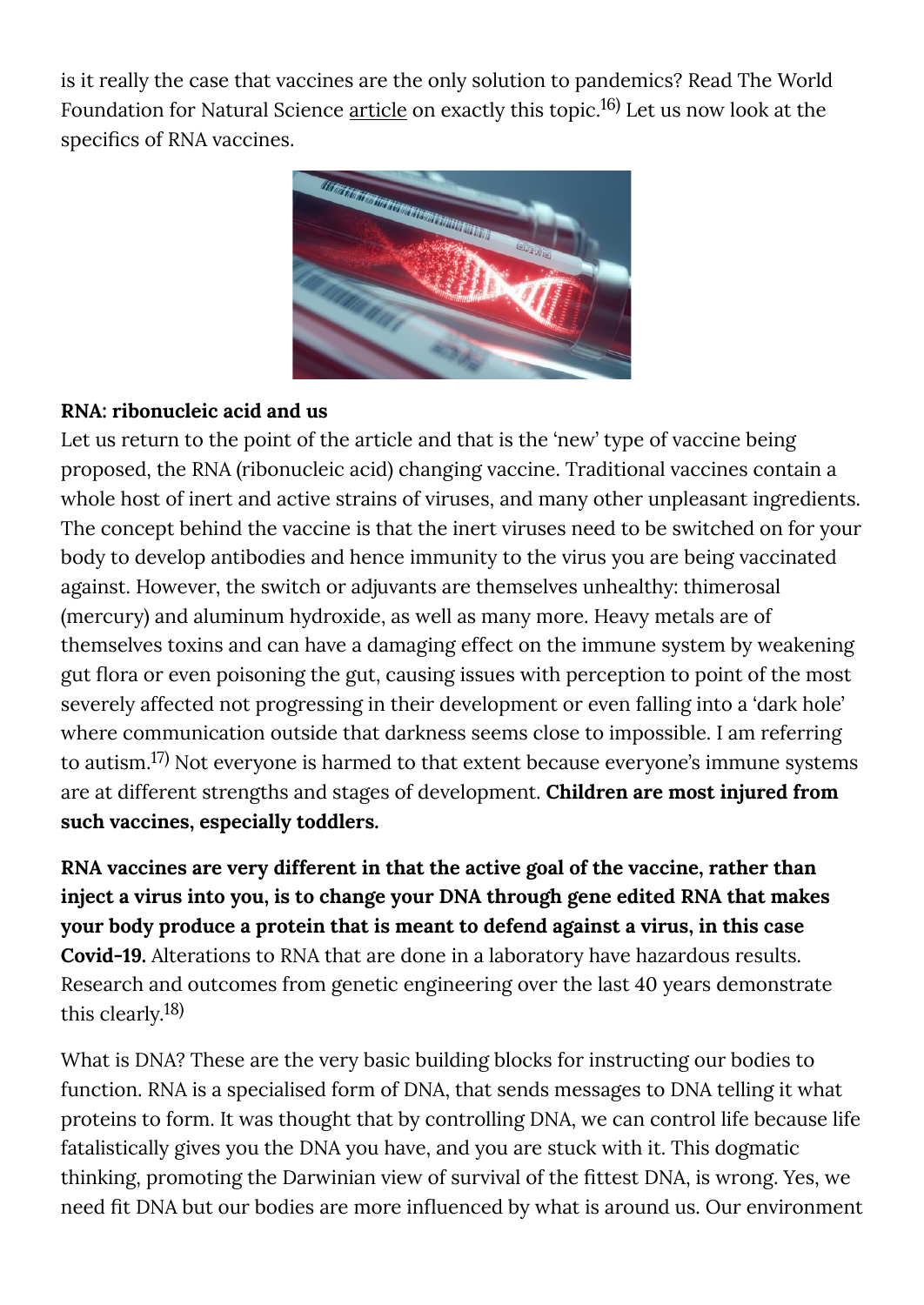changes our cells and our DNA. Our environment is not only the physical world but also the world of our feelings, and our thoughts. We can change our own DNA by right thoughts, right emotions and right actions. The scientific field studying this is epigenetics. $^{19)}$  It has been postulated convincingly that electricity and electromagnetic radiation cause diseases and pandemics, not viruses. $^{\rm 20)}$ 

## **The Risks of Rushing Vaccine Development**



Research into coronaviruses has been conducted for many years. DNA sequencing of many coronaviruses (avian, human, bovine, murine and two porcine) has occurred, including investigations in how coronavirus RNA and mRNA can be modelled.<sup>21)</sup> As such, it could be expected that given so much is already known about coronaviruses, the novel coronavirus SARS-CoV-2 would have its genome mapped

relatively quickly.<sup>22)</sup> So producing a vaccine ought not to be too difficult? **There has been no success in producing a coronavirus vaccine over the last thirty years.** 23)

The global rush to be the first to produce a vaccine is fraught with danger. As explained by Time magazine<sup>24)</sup>.

"The quest to develop a vaccine for a new infectious disease is a gamble at best; nearly four decades after HIV was discovered, there is still no effective vaccine against that virus. SARS-CoV-2 is so new to the scientific community that it's not even clear yet what the human body needs to prevent infection—or if such a thing is even possible."

**It is also the case that viruses adapt and mutate very quickly.** Even if a vaccine would work and would be safe, its target virus has long changed, which makes the vaccine useless because it was last year's virus, and this year's is different. **Vaccines cannot be developed faster than viruses change. Coronavirus vaccines have been in development for 30 years but all have had serious side effects or they have simply failed.** $^{25)}$  The difficulty in producing a vaccine – if we hypothesize that vaccines actually work – is in isolating the genome and then purifying it in order to work out an effective and safe counter. As the SARS-CoV-2 genome was so quickly mapped, perhaps there are other issues afoot in identifying a medical solution.

Given the headstrong rush to push an unlicensed vaccine onto the world, accepting so readily something that may change our DNA irrevocably would be extremely risky. Given that Covid-19 seems to only seriously affect the frail, very elderly and those with severe co-morbidity or weak immune systems; is not all we are seeing a massive or even deliberate overreaction? **The evidence from the US Centers for Disease Prevention**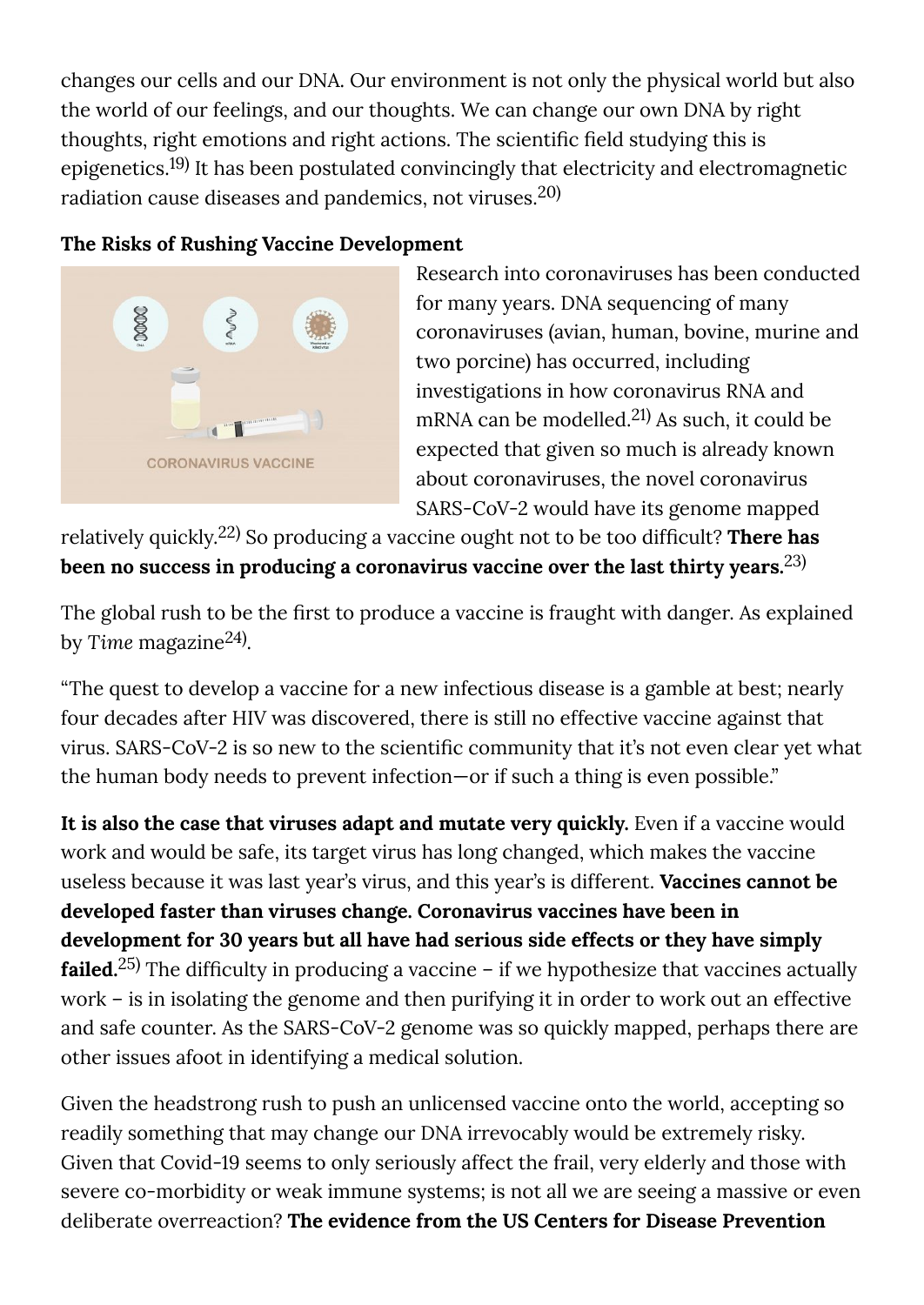**and Control is that the survival rate from those who contract Covid-19 is, in age range: 0-19 99.997%, 20-49 99.98%, 50-69 99.5%, 70+ 94.6%.** <sup>26)</sup> Almost no one – as a percentage of the population – is dying from Covid-19 (or with Covid-19) other than those over 70 who contract it and have other severe underlying health problems. **So is this really a pandemic, something to fear?** The 2009 fake H1N1 swine flu pandemic comes to mind. The WHO changed its definition of the term 'pandemic' one month before declaring the H1N1 influenza pandemic. The WHO definition prior to the change read: "An influenza pandemic occurs when a new influenza virus appears against which the human population has no immunity, resulting in several simultaneous epidemics worldwide with enormous numbers of deaths and illness." One month before declaring the H1N1 a pandemic, the WHO's definition changed to this: "An influenza pandemic may occur when a new influenza virus appears against which the human population has no immunity." The WHO article continues: "Months later, the Council of Europe would cite this alteration as evidence that WHO changed its definition of pandemic influenza to enable it to declare a pandemic without having to demonstrate the intensity of the disease caused by the H1N1 virus."<sup>27)</sup> A fake pandemic does not mean a fake virus but it does mean that the measures to counter something that is no more virile than seasonal flu are all out of proportion. Sleeper contracts with pharmaceuticals comes to mind also. Perhaps it would be worth considering how much money the pharmaceuticals could earn, how much their backers, such as the Bill & Melinda Gates Foundation could earn, from this? And to what extreme measures could they push governments in order to achieve their aims? Every person on the planet to be vaccinated? Bill Gates said it himself: "Until we get everybody vaccinated globally, we won't be able to go back to normal."<sup>28)</sup> (More on BMGF can be found <u>here</u>.)

#### **What's in the new vaccine?**

No one outside of the pharmaceuticals is entirely sure. The idea of the RNA vaccine is that it places a string of ribonucleic acid into the cells of the body. That string is meant to "transfect" the cells of the body into producing a protein that will attack the SARS-CoV-2 virus – should you have it. So, as Bill Gates has said, the injected DNA and RNA might "turn your body into its own vaccine manufacturing unit."<sup>29)</sup> This is a pipe dream and quite repulsive – **10 years of DNA and RNA vaccine making has led to no good results**; that much is clear because all previous mRNA vaccines developed have failed to obtain a license for use otherwise they would have been allowed long ago. That is, they did not get the results hoped for. We now have the other issue of what might also be in the RNA vaccines, put there by design, that we are not informed about? It is the case that the WHO has illegally sterilized African women through vaccines by including in the vaccines agents that cause sterilization. According to the information on mRNA vaccines made public, they are designed to force the normal cells of your body to create the SARS-CoV-2 spike protein. This is a glycoprotein that attaches to the normal ACE2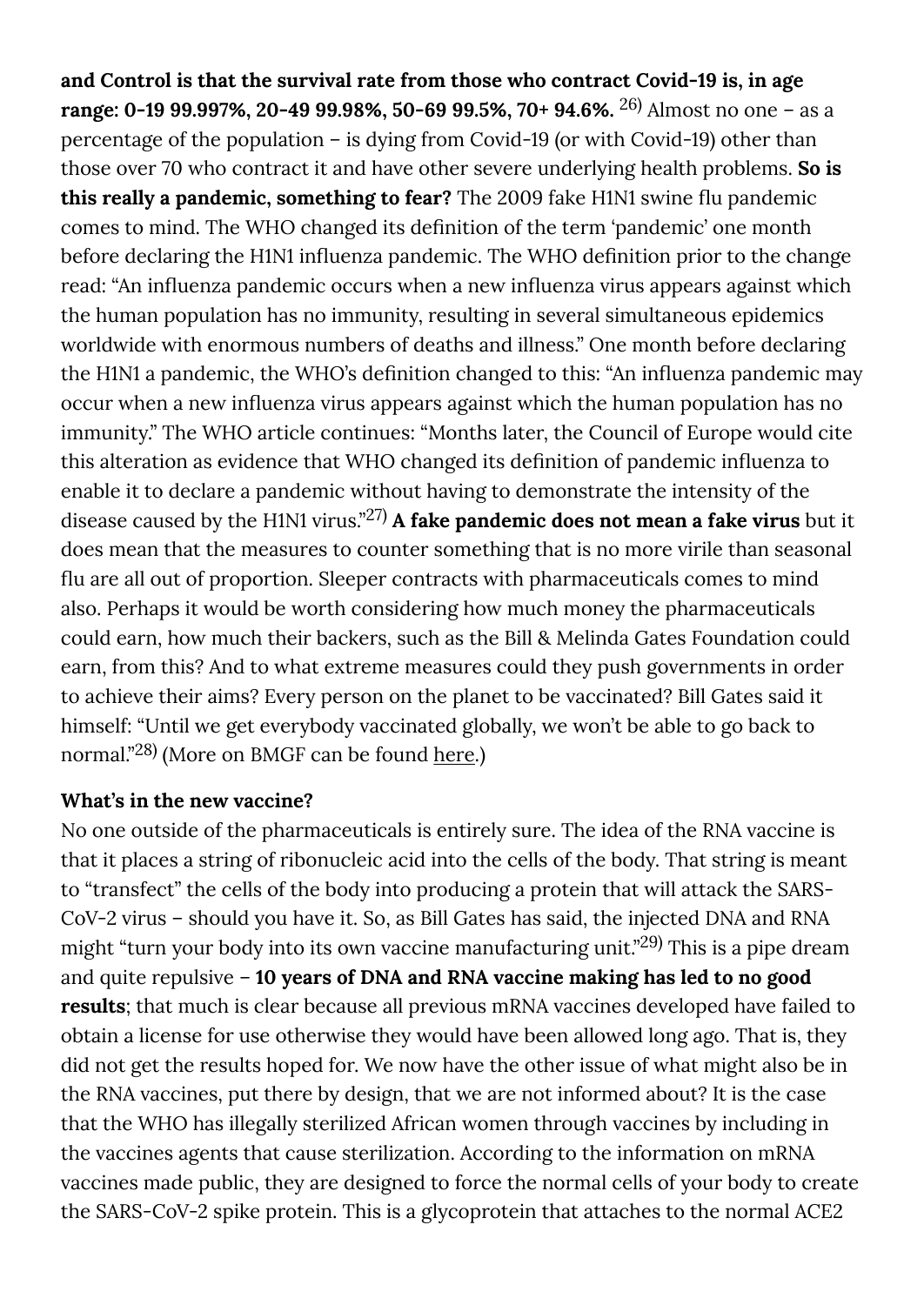receptor of cells. This is very unusual because it does this so easily, as if pre-ordered for the part. In theory, before this enters a cell, your immune system should mount a response by producing antibodies. However,

"According to researchers at University of Pennsylvania and Duke University, mRNA vaccines have potential safety issues, including local and systemic inflammation and stimulation of autoreactive antibodies and autoimmunity, as well as development of edema (swelling) and blood clots."<sup>30)</sup>

This does not look good and helps explain why no mRNA vaccines have ever been approved previously. Yet, governments are not even hesitating to permit pharmaceuticals complete freedom to produce whatever they wish. Given that our DNA could be permanently altered, there are concerns arising that we are going to be part of a transhuman experiment where DNA can be altered almost at will.<sup>31)</sup> Whether this is going to be the case or not is questionable but there are serious questions that remain entirely unanswered by vaccine manufacturers of exactly what is in their vaccines, especially those that produce a new protein. What will that new protein do to the cells it enters?

# **Much of the effort into producing a vaccine is in a technology called gene editing.**

This technology is similar to the approach taken in gene editing in animals and plants, something the European Union has classified as genetic modification in that the process of gene editing under law creates products that would not have occurred naturally and therefore must be regulated in the same way as genetic modification is.<sup>32)</sup>

## **End of Part I – [To be continued](https://www.naturalscience.org/news/2020/11/sars-cov-2-vaccines-should-you-get-one-every-year-part-ii-of-ii/)**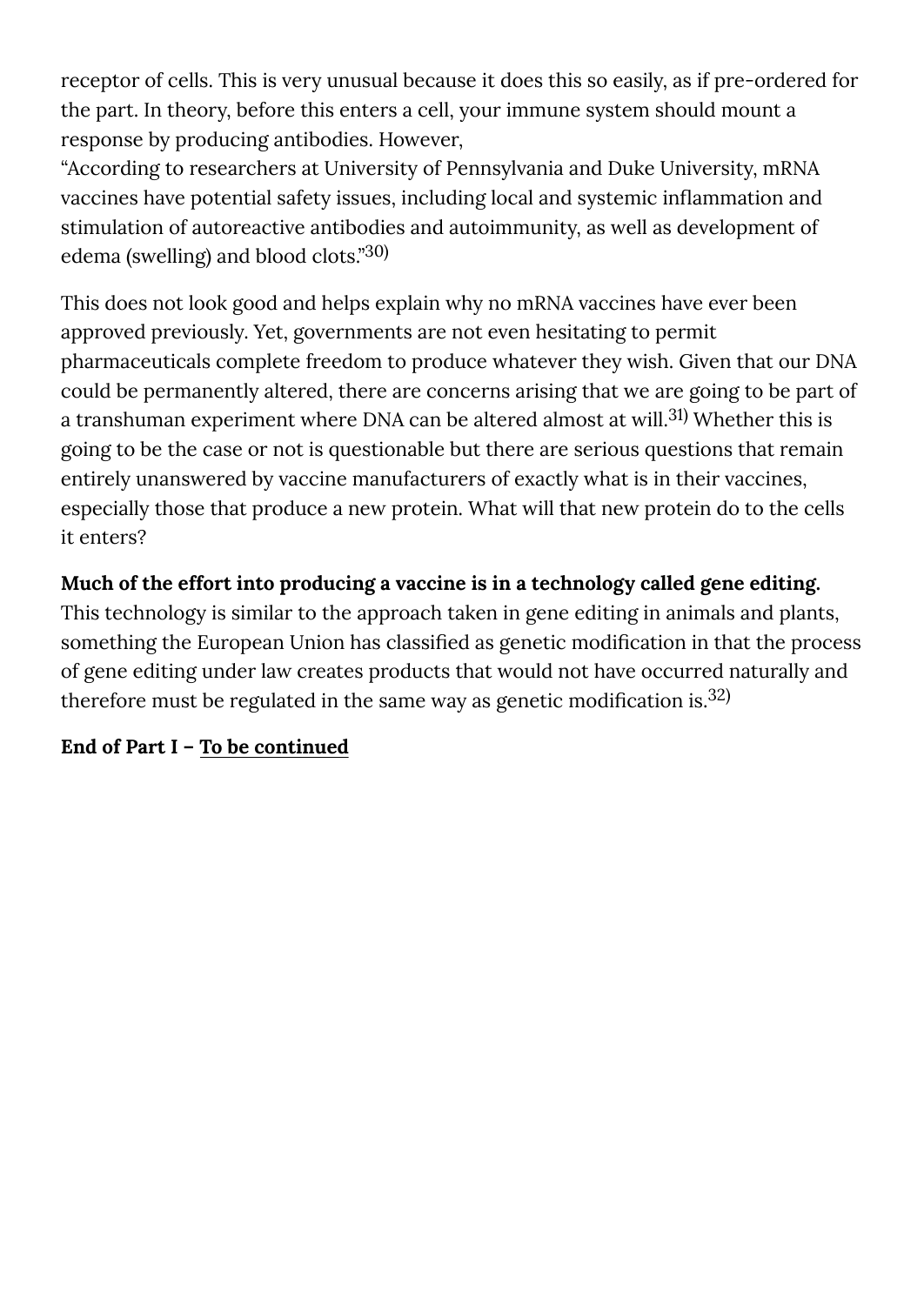# References

- 1 M. Paduano (2 Oct 2020), BBC Midlands, Coronavirus: Doctors told to plan for vaccination scheme, [htt](https://www.bbc.co.uk/news/uk-england-birmingham-54375643) [ps://www.bbc.co.uk/news/uk-england-birmingham-54375643](https://www.bbc.co.uk/news/uk-england-birmingham-54375643)
- 2 The Times (3 Oct 2020), Hopes grow for a coronavirus vaccine by Easter, [https://www.thetimes.co.uk](https://www.thetimes.co.uk/edition/news/hopes-grow-for-coronavirus-vaccine-by-easter-rdgkvxhgh) [/edition/news/hopes-grow-for-coronavirus-vaccine-by-easter-rdgkvxhgh](https://www.thetimes.co.uk/edition/news/hopes-grow-for-coronavirus-vaccine-by-easter-rdgkvxhgh)
- 3 T. Porter (March 2nd 2014), Brain-Damaged UK Victims of Swine Flu Vaccine to Get £60 Million Compensation, International Business Times, [https://www.ibtimes.co.uk/brain-damaged-uk-victims](https://www.ibtimes.co.uk/brain-damaged-uk-victims-swine-flu-vaccine-get-60-million-compensation-1438572) -swine-fl[u-vaccine-get-60-million-compensation-1438572.](https://www.ibtimes.co.uk/brain-damaged-uk-victims-swine-flu-vaccine-get-60-million-compensation-1438572) The UK Government worked hard to block any payments, saying that the children were not damaged enough(!) to qualify for compensation: [https://www.theguardian.com/society/2015/sep/25/narcolepsy-cases-linked-to-](https://www.theguardian.com/society/2015/sep/25/narcolepsy-cases-linked-to-flu-vaccine-subject-to-new-compensation-dispute)�u [-vaccine-subject-to-new-compensation-dispute](https://www.theguardian.com/society/2015/sep/25/narcolepsy-cases-linked-to-flu-vaccine-subject-to-new-compensation-dispute)
- 4 The Local, Sweden af�rms swine �u vaccine narcolepsy link (26 March 2013) [https://www.thelocal.se](https://www.thelocal.se/20130326/46950) [/20130326/46950](https://www.thelocal.se/20130326/46950)
- 5 Independent.ie, Government 'told of swine �u drug trouble in Sweden' before roll-out started (August 30 2019), [https://www.independent.ie/irish-news/courts/government-told-of-swine-](https://www.independent.ie/irish-news/courts/government-told-of-swine-flu-drug-trouble-in-sweden-before-roll-out-started-38450028.html)�u-drug-trou [ble-in-sweden-before-roll-out-started-38450028.html](https://www.independent.ie/irish-news/courts/government-told-of-swine-flu-drug-trouble-in-sweden-before-roll-out-started-38450028.html)
- 6 Colm Keena, Narcolepsy case: State faces €4m bill after vaccine settlement (Nov 20 2019), Irish Times, [https://www.irishtimes.com/news/crime-and-law/narcolepsy-case-state-faces-4m-bill-after-vacci](https://www.irishtimes.com/news/crime-and-law/narcolepsy-case-state-faces-4m-bill-after-vaccine-settlement-1.4088687) [ne-settlement-1.4088687](https://www.irishtimes.com/news/crime-and-law/narcolepsy-case-state-faces-4m-bill-after-vaccine-settlement-1.4088687)
- 7 Ned Stafford (26 Oct 2009), Controversy in Germany over swine flu vaccines, the ME association, [http](https://meassociation.org.uk/2009/10/controversy-in-germany-over-swine-flu-vaccines/) [s://meassociation.org.uk/2009/10/controversy-in-germany-over-swine-](https://meassociation.org.uk/2009/10/controversy-in-germany-over-swine-flu-vaccines/)flu-vaccines/ and cases are reported to have been identified of narcolepsy in Germany, France, Norway, Finland and Sweden, Swedish Medical Products Agency, "Aktuell information om utredningen av fall av narkolepsi efter vaccination med Pandemrix," <u>https://web.archive.org/web/20181215132122/http://www.lakemedelsv</u> [erket.se/Alla-nyheter/NYHETER-2010/Aktuell-information-om-utredningen-av-fall-av-narkolepsi-e](https://web.archive.org/web/20181215132122/http://www.lakemedelsverket.se/Alla-nyheter/NYHETER-2010/Aktuell-information-om-utredningen-av-fall-av-narkolepsi-efter-vaccination-med-Pandemrix/) [fter-vaccination-med-Pandemrix/](https://web.archive.org/web/20181215132122/http://www.lakemedelsverket.se/Alla-nyheter/NYHETER-2010/Aktuell-information-om-utredningen-av-fall-av-narkolepsi-efter-vaccination-med-Pandemrix/) (26 Aug 2010). However, it is reported that Germany, Switzerland and Poland decided not to license this Pandremix vaccine because of the harm it had caused: C. Keena (8 Oct 2020), Vaccine not tested on teens before 'de facto' clinical trial, court told, The Irish Times, [htt](https://www.irishtimes.com/news/crime-and-law/courts/high-court/vaccine-not-tested-on-teens-before-de-facto-clinical-trial-court-told-1.4043818) [ps://www.irishtimes.com/news/crime-and-law/courts/high-court/vaccine-not-tested-on-teens-b](https://www.irishtimes.com/news/crime-and-law/courts/high-court/vaccine-not-tested-on-teens-before-de-facto-clinical-trial-court-told-1.4043818) [efore-de-facto-clinical-trial-court-told-1.4043818.](https://www.irishtimes.com/news/crime-and-law/courts/high-court/vaccine-not-tested-on-teens-before-de-facto-clinical-trial-court-told-1.4043818)
- 8 For example, Christina England and Lucija Tomljenovic (2015), Vaccine Policy and the UK Government: The Untold Truth, ISBN 9781518832369. Also, Dr Vernon Coleman, Anyone Who Tells You Vaccines Are Safe and Effective is Lying (2014), ISBN 9781091757714. Also, Kevin Barry, Vaccine Whistleblower: Exposing Autism Research Fraud at the CDC, Skyhorse Publishing (2015) ISBN 978634509954. On the harmful effects of thimerosal (mercury) in vaccines: Robert F. Kennedy Jr (Ed), Thimerosal: Let the Science Speak: The Evidence Supporting the Immediate Removal of Mercurya Known Neurotoxin from Vaccines, Skyhorse Publishing; Revised, Updated Edition (17 Sept. 2015), ISBN: 978-1634504423.
- 9 Kumar Jeetendra (Sept 10 2020) MicrobiozIndia, China favors �rst nasal spray COVID-19 antibody for preliminaries, [https://microbiozindia.com/health-news/china-favors-](https://microbiozindia.com/health-news/china-favors-first-nasal-spray-covid-19-antibody-for-preliminaries/)�rst-nasal-spray-covid-19-anti [body-for-preliminaries/](https://microbiozindia.com/health-news/china-favors-first-nasal-spray-covid-19-antibody-for-preliminaries/)
- 10 Cheryl Chumley (10 April 2020), Gates and Fauci: Unelected destroyers of freedom, Washington Times, [https://www.washingtontimes.com/news/2020/apr/11/bill-gates-anthony-fauci-unelected](https://www.washingtontimes.com/news/2020/apr/11/bill-gates-anthony-fauci-unelected-destroyers-free/)[destroyers-free/](https://www.washingtontimes.com/news/2020/apr/11/bill-gates-anthony-fauci-unelected-destroyers-free/)
- 11 UK Government, Consultation document: changes to Human Medicine Regulations to support the rollout of COVID-19 vaccines (28 August 2020) [https://www.gov.uk/government/consultations/distri](https://www.gov.uk/government/consultations/distributing-vaccines-and-treatments-for-covid-19-and-flu/consultation-document-changes-to-human-medicine-regulations-to-support-the-rollout-of-covid-19-vaccines) [buting-vaccines-and-treatments-for-covid-19-and-](https://www.gov.uk/government/consultations/distributing-vaccines-and-treatments-for-covid-19-and-flu/consultation-document-changes-to-human-medicine-regulations-to-support-the-rollout-of-covid-19-vaccines)flu/consultation-document-changes-to-human[medicine-regulations-to-support-the-rollout-of-covid-19-vaccines.](https://www.gov.uk/government/consultations/distributing-vaccines-and-treatments-for-covid-19-and-flu/consultation-document-changes-to-human-medicine-regulations-to-support-the-rollout-of-covid-19-vaccines) The BBC article quoted: Rachel Schraer (28 August 2020), Coronavirus: Health workers' army to be trained to deliver Covid vaccine, ht tps://www.bbc.co.uk/news/health-53946412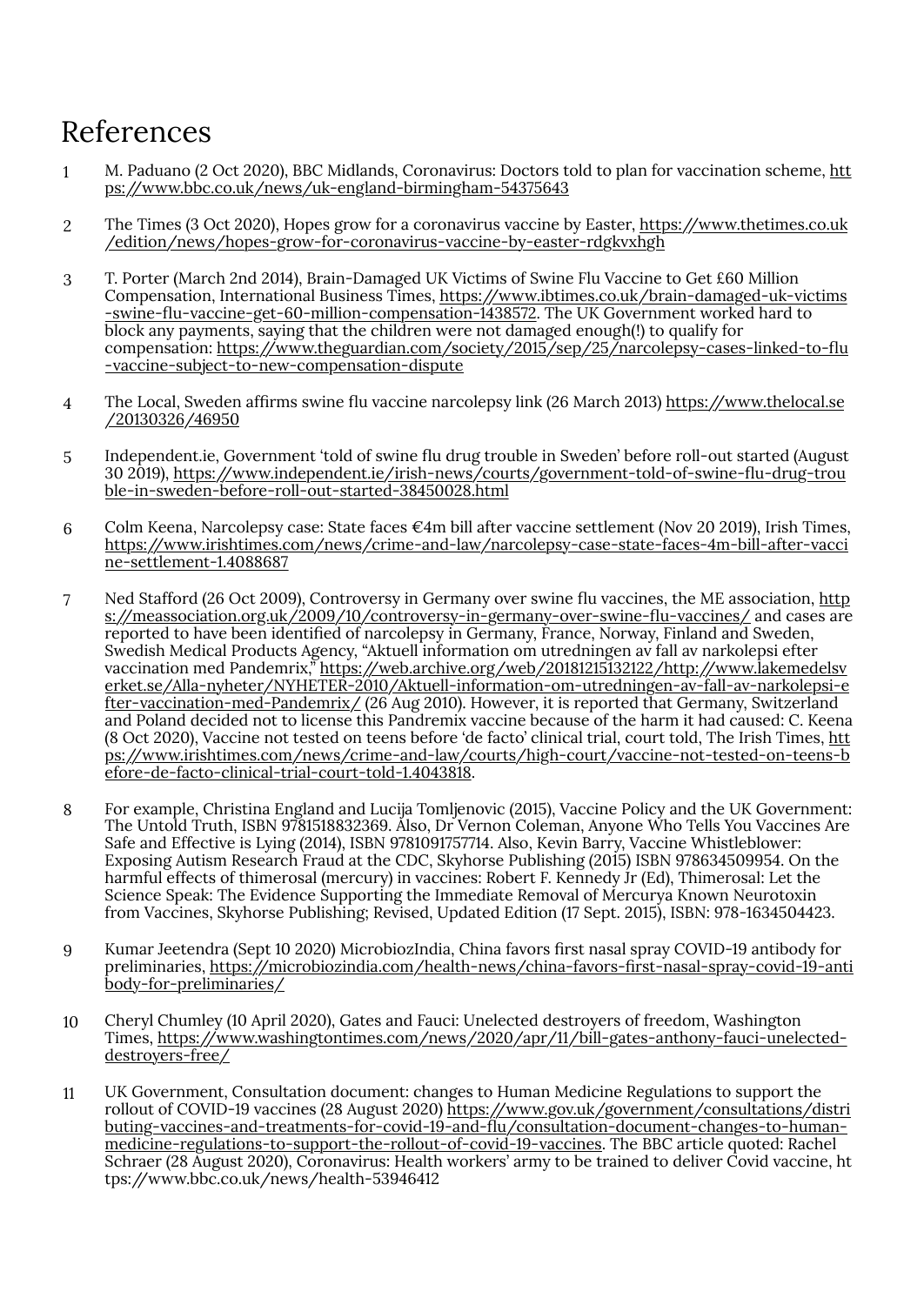- 12 Children's Health Defense (April 11 2020), Here's why Bill Gates wants indemnity… Are you willing to take the risk? [https://childrenshealthdefense.org/news/heres-why-bill-gates-wants-indemnity-are](https://childrenshealthdefense.org/news/heres-why-bill-gates-wants-indemnity-are-you-willing-to-take-the-risk/)[you-willing-to-take-the-risk/](https://childrenshealthdefense.org/news/heres-why-bill-gates-wants-indemnity-are-you-willing-to-take-the-risk/) Note that video referred to in the article has been censored by YouTube, which is owned by Google. The article states the video quotes that previous coronavirus vaccine trials have caused severe and life threatening inflammation of the lungs after contracting the wild virus. The article continues, Bill Gates states pharmaceuticals have to have indemnity from prosecution because of this risk.
- 13 Children's Health Defense (Sept 3 2020), The Persuasion Game: Manipulating Intention to Get a Covid-19 Vaccine [https://childrenshealthdefense.org/news/the-persuasion-game-manipulating-inte](https://childrenshealthdefense.org/news/the-persuasion-game-manipulating-intention-to-get-a-covid-19-vaccine/) [ntion-to-get-a-covid-19-vaccine/](https://childrenshealthdefense.org/news/the-persuasion-game-manipulating-intention-to-get-a-covid-19-vaccine/) This article points to studies by Yale and Vanderbuilt devising ways to psychologically pressure COVID vaccine doubters into getting one.
- 14 Boris Johnson MP, UK PM, address to the United Nations General Assembly 26 Sept 2020: "And it is precisely because we know that no-one is safe until everyone is safe, that I can announce that the UK will contribute up to £571 million to COVAX, a new initiative designed to distribute a COVID-19 vaccine across the world… it would be an absolute tragedy if in our eagerness [to distribute vaccines without enough testing], we were to boost the nutjobs – the anti vaxxers, dangerous obsessives who campaign against the whole concept of vaccination and who would risk further millions of lives." [http](https://www.gov.uk/government/speeches/prime-ministers-speech-to-un-general-assembly-26-september-2020) [s://www.gov.uk/government/speeches/prime-ministers-speech-to-un-general-assembly-26-septe](https://www.gov.uk/government/speeches/prime-ministers-speech-to-un-general-assembly-26-september-2020) [mber-2020](https://www.gov.uk/government/speeches/prime-ministers-speech-to-un-general-assembly-26-september-2020)
- 15 Children's Health Defense (Sept 3 2020), Polio Vaccine Causing Polio Outbreaks in Africa, WHO Admits [https://childrenshealthdefense.org/news/polio-vaccine-causing-polio-outbreaks-in-africa-who-ad](https://childrenshealthdefense.org/news/polio-vaccine-causing-polio-outbreaks-in-africa-who-admits/) [mits/](https://childrenshealthdefense.org/news/polio-vaccine-causing-polio-outbreaks-in-africa-who-admits/)
- 16 [https://www.naturalscience.org/news/2020/06/are-vaccinations-really-the-only-way-to-protect](https://www.naturalscience.org/news/2020/06/are-vaccinations-really-the-only-way-to-protect-humanity-from-pandemics/)[humanity-from-pandemics/](https://www.naturalscience.org/news/2020/06/are-vaccinations-really-the-only-way-to-protect-humanity-from-pandemics/)
- 17 There are many publications linking vaccines with the onset of autism. For example, Delong G. A positive association found between autism prevalence and childhood vaccination uptake across the U.S. population. J Toxicol Environ Health A. 2011;74(14):903-16. doi: 10.1080/15287394.2011.573736. PMID: 21623535. Also, Cave SF. The history of vaccinations in the light of the autism epidemic. Altern Ther Health Med. 2008 Nov-Dec;14(6)�54-7. PMID: 19043939. Also, Richmand BJ. Hypothesis: conjugate vaccines may predispose children to autism spectrum disorders. Med Hypotheses. 2011 Dec;77(6)�940-7. doi: 10.1016/j.mehy.2011.08.019. Epub 2011 Oct 10. PMID: 21993250. Corruption among CDC scientists has been revealed who deliberately removed and destroyed data showing 340% increase in autistic spectrum disorders in MMR vaccinated African American children [https://vaxxedt](https://vaxxedthemovie.com/) [hemovie.com/.](https://vaxxedthemovie.com/)
- 18 C. Robinson et al. (2018), GMO Myths and Truths 4th ed. Open Earth Source Publishing.
- 19 Dr Bruce Lipton (2015), The Biology of Belief: Unleashing the Power of Consciousness, Matter & Miracles, Hay House Publishing. Also, look at Dr Lipton's website:<https://www.brucelipton.com/>
- 20 Thomas Cowan and Sally Fallon Morell (2020), The Contagion Myth: Why Viruses (including "Coronavirus") Are Not the Cause of Disease, Skyhorse Publishing, ISBN: 9781510764620.
- 21 For example, L. Enjuanes Ed. (2004), Coronavirus Replication and Reverse Genetics: 287 (Current Topics in Microbiology and Immunology), Springer.
- 22 Fernandes, J.D., Hinrichs, A.S., Clawson, H. et al. The UCSC SARS-CoV-2 Genome Browser. Nat Genet (2020).<https://doi.org/10.1038/s41588-020-0700-8>
- 23 Dr Mercola (May 31 2020), Robert F. Kennedy, Jr. Explains Well-Known Hazards of Coronavirus Vaccines, [https://articles.mercola.com/sites/articles/archive/2020/05/31/is-there-a-vaccine-for-c](https://articles.mercola.com/sites/articles/archive/2020/05/31/is-there-a-vaccine-for-coronavirus.aspx) [oronavirus.aspx](https://articles.mercola.com/sites/articles/archive/2020/05/31/is-there-a-vaccine-for-coronavirus.aspx)
- 24 Time Magazine, The Great Vaccine Race: Inside the Unprecedented Scramble to Immunize the World Against COVID-19<https://time.com/5887199/coronavirus-vaccine-race/>9 Sept 2020. The article points out that no vaccine may be possible at all.
- 25 Ibid. 23. [https://articles.mercola.com/sites/articles/archive/2020/05/31/is-there-a-vaccine-for-co](https://articles.mercola.com/sites/articles/archive/2020/05/31/is-there-a-vaccine-for-coronavirus.aspx) [ronavirus.aspx](https://articles.mercola.com/sites/articles/archive/2020/05/31/is-there-a-vaccine-for-coronavirus.aspx)